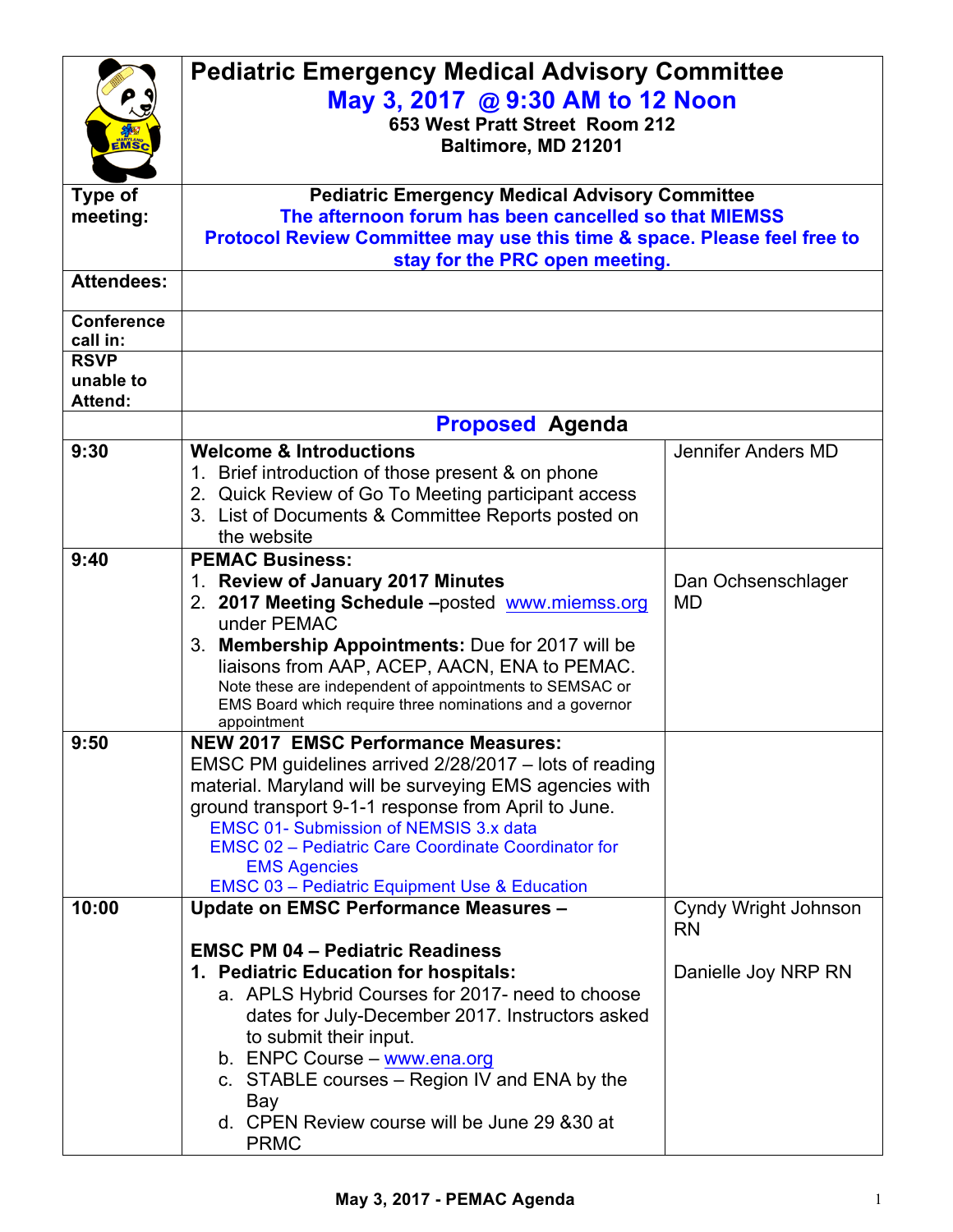|       | e. FEMA Pediatric Disaster MGT 439 course                                                                                                                                                                                                                                                                                                    | <b>Cyndy Wright Johnson</b><br><b>RN</b>              |
|-------|----------------------------------------------------------------------------------------------------------------------------------------------------------------------------------------------------------------------------------------------------------------------------------------------------------------------------------------------|-------------------------------------------------------|
|       | <b>EMSC PM 75 - Pediatric Trauma Centers</b> - Maryland<br>has met this measure and continues to work with both pediatric<br>trauma and burns centers through QI, Education and Prevention                                                                                                                                                   |                                                       |
|       | programs.<br>NEW: Johns Hopkins Children's Center is leading a five<br>hospital consortium for pediatric research in trauma and                                                                                                                                                                                                              |                                                       |
|       | burns.                                                                                                                                                                                                                                                                                                                                       | Cyndy Wright Johnson                                  |
|       | <b>EMSC PM 76 &amp; 77: Interfacility &amp; Special Consults</b><br>1. Pediatric Base Station Courses: 2017<br>$\triangleright$ Small working group will organize to revise course<br>over summer 2017<br>$\geq$ 2017 Courses: (9A -12Noon basic course + 1-2)<br>hours for hospital focused discussions)<br>July 13, 2017 @ JHCC<br>$\circ$ | <b>RN</b>                                             |
|       | September14th 2017 @ Howard County<br>$\circ$                                                                                                                                                                                                                                                                                                |                                                       |
|       | <b>EMSC PM 78 - EMS Education</b><br>1. 2017 Conference Schedule dates are set - (See<br>Conference List)                                                                                                                                                                                                                                    | Danielle Joy RN NRP                                   |
|       | 2. PEPP 3rd Edition: Instructor pool welcome new<br>faculty who have taken the $3rd$ edition course                                                                                                                                                                                                                                          |                                                       |
|       |                                                                                                                                                                                                                                                                                                                                              |                                                       |
|       | 3. BLS Committee<br>4. ALS Committee                                                                                                                                                                                                                                                                                                         | <b>Richard High EMT</b><br><b>Judy Micheliche NRP</b> |
| 10:15 | <b>Update on EMS Protocols and Ambulance</b><br><b>Standards</b>                                                                                                                                                                                                                                                                             |                                                       |
|       | Protocols (online and off line medical direction)                                                                                                                                                                                                                                                                                            |                                                       |
|       | 1) 2018 Protocol PEMAC projects include:                                                                                                                                                                                                                                                                                                     | Karen O'Connell MD                                    |
|       | a. High Performance CPR for Pediatrics<br>workgroup update<br>b. TOR for pediatrics                                                                                                                                                                                                                                                          | Jennifer Anders MD                                    |
|       | c. Dextrose bolus for hypoglycemia<br>d. Fentanyl as primary pain medication<br>e. Ketamine for analgesia and sedation<br>f. Pediatric ETT cuffed tube recommendation<br>g. Ventilator Protocol workgroup to meet soon                                                                                                                       |                                                       |
|       | 2) Rollout for 2017 will be done online                                                                                                                                                                                                                                                                                                      |                                                       |
|       | <b>Ambulance Equipment</b><br>1) VAIP 2016 – approved by SEMSAC 9/1/16 and<br>going to the EMS Board in September                                                                                                                                                                                                                            | <b>Lisa Chervon NRP</b>                               |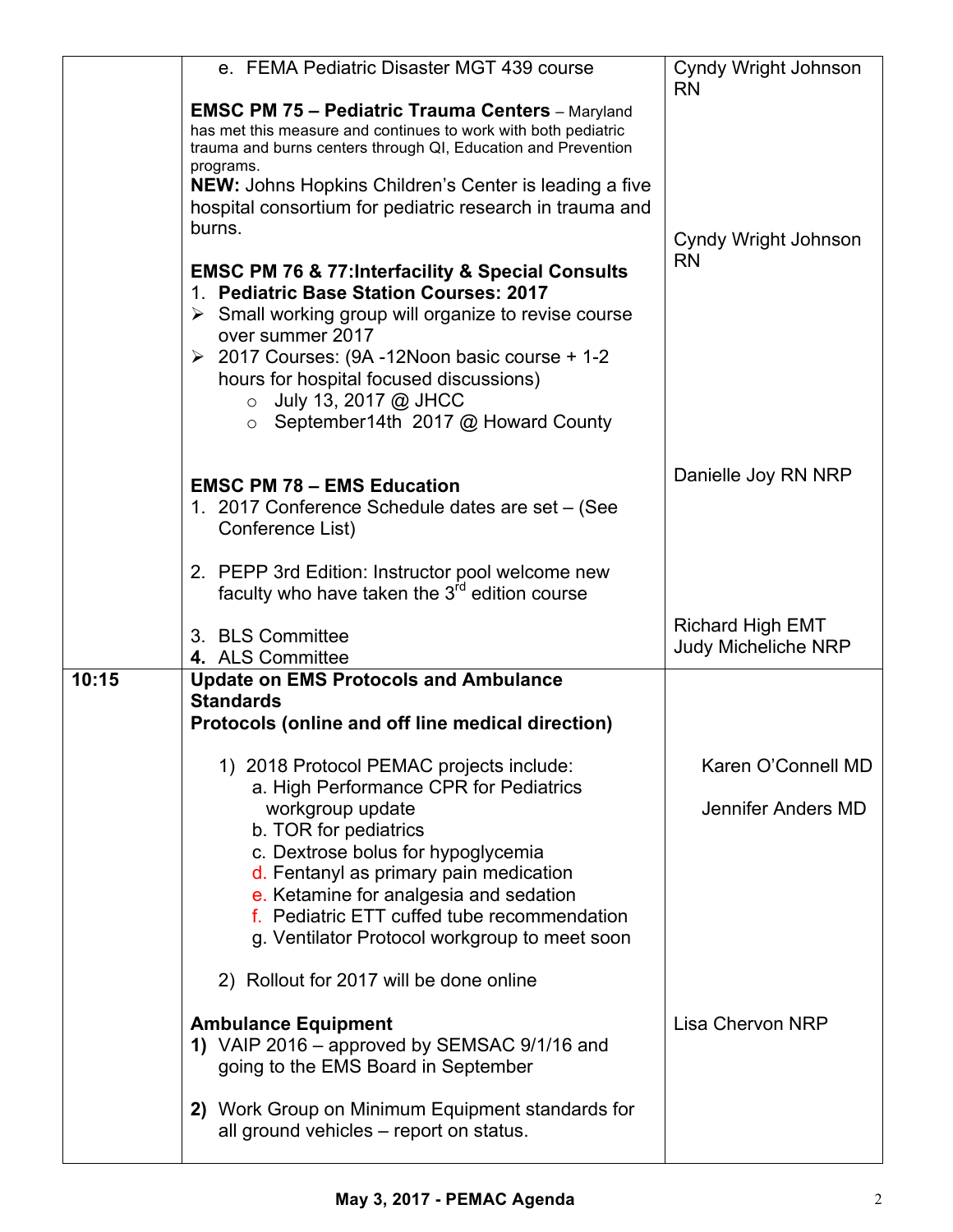| 10:45AM  | <b>Research and EVBG update</b>                             | Jen Anders MD        |
|----------|-------------------------------------------------------------|----------------------|
|          | 1. Ongoing Pediatric QIC & DART projects                    |                      |
|          | Evaluation of protocols                                     |                      |
|          | $\checkmark$ 2016 Sepsis - Jen Anders MD & Nick Wyns        |                      |
|          | $\checkmark$ Region 3 Seizure project - Rich Lichenstein MD |                      |
|          | $\checkmark$ Pediatric RSI-Process and Outcome project      |                      |
|          | $\checkmark$ CPR and Cares Report for pediatrics            |                      |
|          |                                                             |                      |
|          | 2. WB-CARN EMS partner in Prince George's                   |                      |
|          | <b>County</b>                                               | Kathy Brown MD       |
|          | ✓ Data Linkage Project                                      |                      |
|          | $\checkmark$ Asthma Scoring Tool Project                    |                      |
|          |                                                             |                      |
|          | 3. EMSC TI Grant updates                                    |                      |
|          | √ PDTree: An EMS Triage Tool for Pediatric                  | Jen Anders MD        |
|          | <b>Destination Decision Making (J Anders MD)</b>            |                      |
|          |                                                             |                      |
|          | 4. Other projects                                           | Committee            |
|          |                                                             |                      |
| 11:00 AM | <b>Family Centered Care Sub Committee</b>                   | Mary Ellen Wilson RN |
|          | 1. EMSC National FAN update - the new EIIC for              |                      |
|          | EMSC has launched a new website:                            |                      |
|          | https://emscimprovement.center/search/?q=Family+            |                      |
|          | <b>Advisory+Network</b>                                     |                      |
|          |                                                             |                      |
|          | 2. Right Care Awards $-4$ children selected for             |                      |
|          | awards. Awards will be presented end of May.                |                      |
|          |                                                             |                      |
|          | 3. Panda Bear Mascot-FAN Panda                              |                      |
|          |                                                             |                      |
|          | 4. 2016 Project: Curriculum for families to become          |                      |
|          | "Emergency Ready"                                           |                      |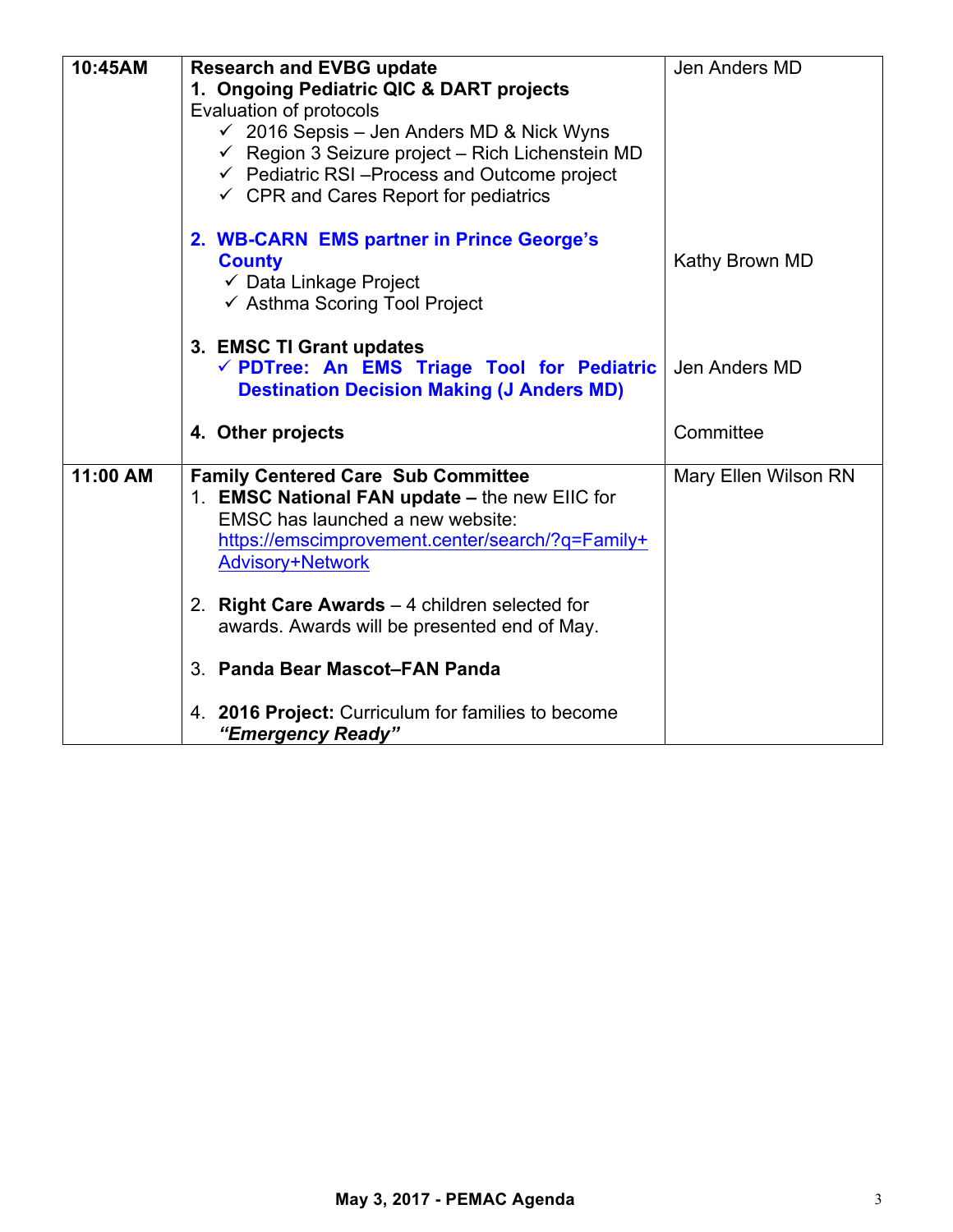| 11:10 AM | <b>Maryland Organizations &amp; Committees</b>                                                                                                                                                                                                                          |                                                                  |
|----------|-------------------------------------------------------------------------------------------------------------------------------------------------------------------------------------------------------------------------------------------------------------------------|------------------------------------------------------------------|
|          | <b>AAP Updates</b>                                                                                                                                                                                                                                                      | <b>Rich Lichenstein MD</b>                                       |
|          | $\triangleright$ Maryland update - COPEM & COVIPP                                                                                                                                                                                                                       |                                                                  |
|          | $\triangleright$ National update – COPEM                                                                                                                                                                                                                                | Cyndy Wright Johnson<br><b>RN</b>                                |
|          | ACEP Updates - new website & management<br>www.mdacep.org<br>$\triangleright$ Maryland update – EMS Committee<br>> Maryland's NEW - Pediatric Committee<br>> National Updates                                                                                           | Kathy Brown MD                                                   |
|          | <b>ENA Updates - www.mdena.org (NEW website live)</b><br>$\triangleright$ State report<br>$\triangleright$ Local updates<br>> Maryland ENA Regional Conferences<br>(www.mdena.org)<br>$\triangleright$ ENA by the Bay May 2017                                          | Barbara Ayd RN                                                   |
|          | <b>SCHOOL HEALTH Updates</b><br>$\triangleright$ School Health committee(s) update<br>$\triangleright$ School Emergency Health Guidelines<br>$\blacktriangleright$                                                                                                      | Laurel Moody RN                                                  |
|          | <b>Critical Care Updates</b><br>$\triangleright$ AACN<br>$\triangleright$ AAP                                                                                                                                                                                           | Liz Berg RN<br><b>Charlotte Glicksman</b><br>MD/ Jason Custer MD |
|          | <b>Commercial Ambulance Service Advisory</b><br>Committee (CASAC @ MIEMSS)<br>$\triangleright$ SCT subcommittee – workgroup on protocols<br>$\triangleright$ Neonatal subcommittee – work concluded for now<br>$\triangleright$ Obstetrical transports-workgroup of SCT | <b>Jill Dannenfelser RN</b><br><b>Lisa Chervon NRP</b>           |
|          | Jurisdictional Affairs Committee (JAC @ MIEMSS)<br>$\triangleright$ BLS<br><b>ALS</b><br>$\blacktriangleright$<br>$\blacktriangleright$<br>Instructors                                                                                                                  | <b>Richard High EMT</b><br><b>Judy Micheliche NRP</b>            |